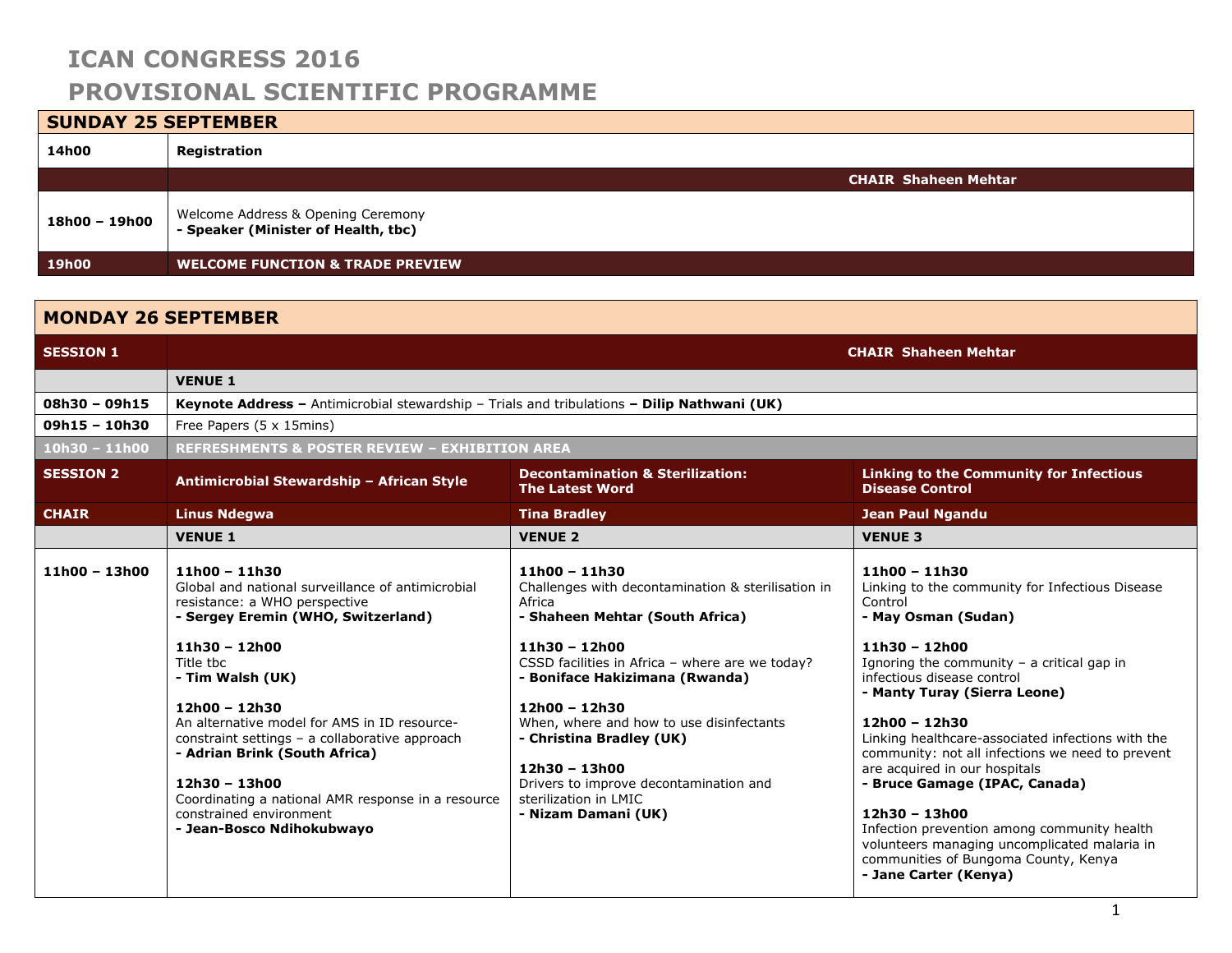| 13h00 - 14h00              | <b>LUNCH &amp; EXHIBITION / INDUSTRY SYMPOSIA</b>                                                                                                                                                                                                                                                                                                                                                                                                                                                                                              |                                                                                                                                                                                                                                                                                                                                                                                                                              |                                                                                                                                                                                                                                                                                                                                                                                                                                 |  |
|----------------------------|------------------------------------------------------------------------------------------------------------------------------------------------------------------------------------------------------------------------------------------------------------------------------------------------------------------------------------------------------------------------------------------------------------------------------------------------------------------------------------------------------------------------------------------------|------------------------------------------------------------------------------------------------------------------------------------------------------------------------------------------------------------------------------------------------------------------------------------------------------------------------------------------------------------------------------------------------------------------------------|---------------------------------------------------------------------------------------------------------------------------------------------------------------------------------------------------------------------------------------------------------------------------------------------------------------------------------------------------------------------------------------------------------------------------------|--|
| <b>MONDAY 26 SEPTEMBER</b> |                                                                                                                                                                                                                                                                                                                                                                                                                                                                                                                                                |                                                                                                                                                                                                                                                                                                                                                                                                                              |                                                                                                                                                                                                                                                                                                                                                                                                                                 |  |
| <b>SESSION 3</b>           | AMS Workshop - Role of the Clinical Nurse in<br><b>AMS in Africa</b>                                                                                                                                                                                                                                                                                                                                                                                                                                                                           | <b>Technical Advances in IPC Training</b>                                                                                                                                                                                                                                                                                                                                                                                    | <b>Developing IPC Programmes in African</b><br><b>Healthcare Facilities</b>                                                                                                                                                                                                                                                                                                                                                     |  |
| <b>CHAIR</b>               | Ravathi Gunthuru                                                                                                                                                                                                                                                                                                                                                                                                                                                                                                                               | <b>Moustafa Abdelnasser</b>                                                                                                                                                                                                                                                                                                                                                                                                  | <b>Fortune Ncube</b>                                                                                                                                                                                                                                                                                                                                                                                                            |  |
|                            | <b>VENUE 1</b>                                                                                                                                                                                                                                                                                                                                                                                                                                                                                                                                 | <b>VENUE 2</b>                                                                                                                                                                                                                                                                                                                                                                                                               | <b>VENUE 3</b>                                                                                                                                                                                                                                                                                                                                                                                                                  |  |
| $14h00 - 16h00$            | 14h00-14h20<br>The role of the registered nurse in the<br>implementation of an antimicrobial stewardship<br>programme<br>- Briette du Toit (South Africa)<br>14h20-14h40<br>Title tbc<br>- Enrique Castro Sanchez (UK)<br>14h40-15h00<br>Playing the part: Nurses in antimicrobial<br>stewardship<br>- Evelyn Wegsangula Garp (Kenya)<br>15h00-15h30<br>Main barriers to ASPs and how to overcome them<br>- Gabriel Levy Hara (Argentina)<br>$15h30 - 16h00$<br>Discussion on AMS - the role of the clinical nurse;<br>led by Ravathi Gunthuru | 14h00 - 14h30<br>We accredit, therefore we are<br>- Ossama Rasslan (Egypt)<br>$14h30 - 15h00$<br>IPC teaching - can anyone do it?<br>- Sade Ogunsola (Nigeria)<br>$15h00 - 15h30$<br>Setting up a structured curriculum for Africa - One<br>size fits all<br>- Marcelyn Tsitsi Magwenzi (Zimbabwe)<br>$15h30 - 16h00$<br>What is App-t for Africa? Introducing technology<br>that engages<br>- Shaheen Mehtar (South Africa) | 14h00 - 14h30<br>Title tbc<br>- Valerie Robertson (Zimbabwe)<br>14h30 - 15h00<br>Infection prevention and control before and after<br>Ebola in Sierra Leone<br>- Christiana Conteh (Sierra Leone)<br>15h00 - 15h30<br>Title tbc<br>- An Caluwaerts (Belgium)<br>$15h30 - 16h00$<br>Institutionalising IPC into health systems -<br>lessons from the Ebola response and recovery in<br>Sierra Leone<br>- Stacey Mearns (UK / SL) |  |
| $16h00 - 16h30$            | <b>REFRESHMENTS - EXHIBITION AREA</b>                                                                                                                                                                                                                                                                                                                                                                                                                                                                                                          |                                                                                                                                                                                                                                                                                                                                                                                                                              |                                                                                                                                                                                                                                                                                                                                                                                                                                 |  |
| $16h30 - 17h15$            | State of the Art Lecture - State of the world's antibiotics - Ramanan Laxminarayan (USA / India)<br><b>Chair:</b> Shaheen Mehtar                                                                                                                                                                                                                                                                                                                                                                                                               |                                                                                                                                                                                                                                                                                                                                                                                                                              |                                                                                                                                                                                                                                                                                                                                                                                                                                 |  |
| $17h15 - 18h30$            | <b>ICAN AGM</b>                                                                                                                                                                                                                                                                                                                                                                                                                                                                                                                                |                                                                                                                                                                                                                                                                                                                                                                                                                              |                                                                                                                                                                                                                                                                                                                                                                                                                                 |  |
|                            | <b>FACULTY DINNER &amp; FREE EVENING FOR DELEGATES</b>                                                                                                                                                                                                                                                                                                                                                                                                                                                                                         |                                                                                                                                                                                                                                                                                                                                                                                                                              |                                                                                                                                                                                                                                                                                                                                                                                                                                 |  |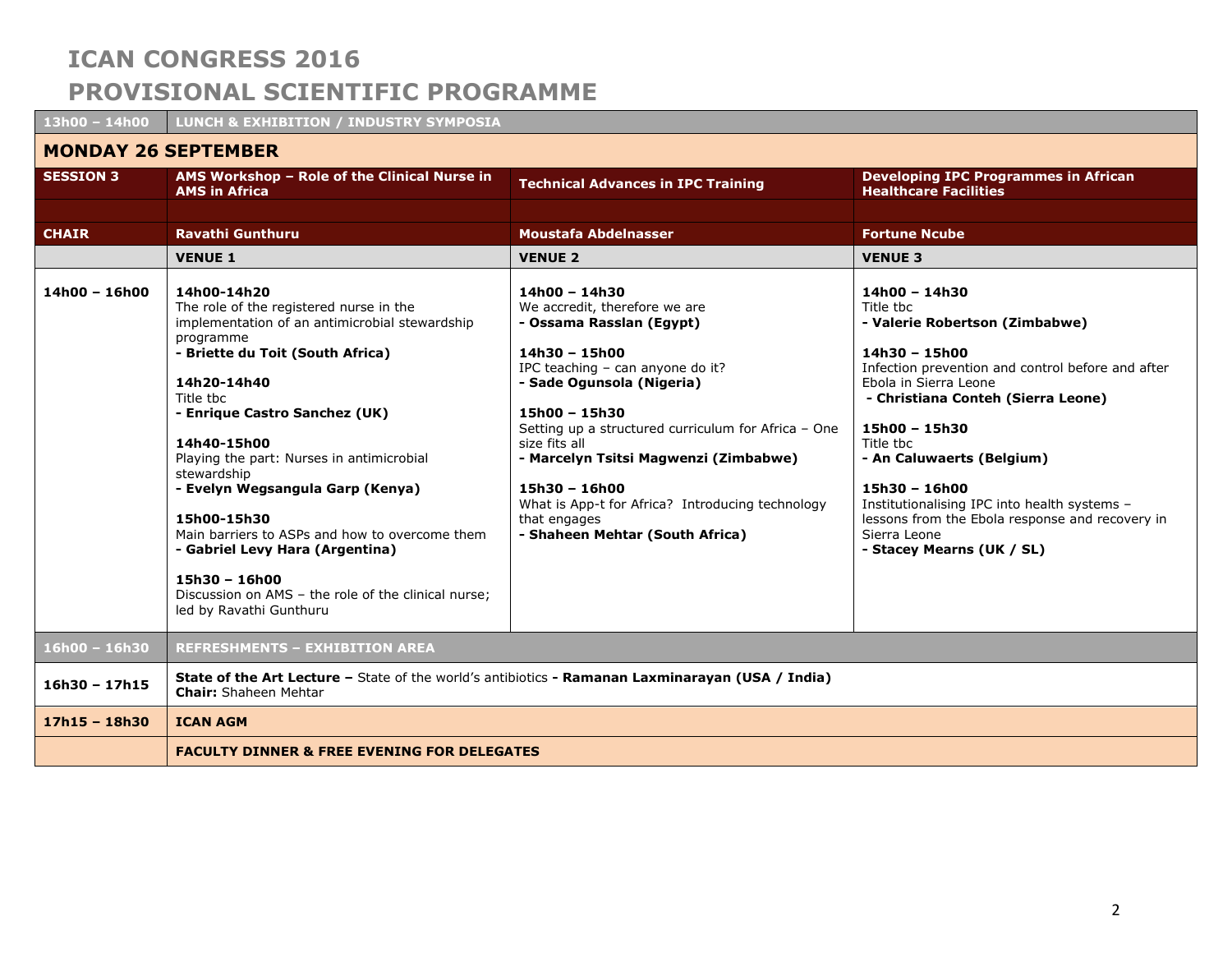| <b>TUESDAY 27 SEPTEMBER</b> |                                                                                                                                                                                                                                                                                                                                                                                                                              |                                                                                                                                                                                                                                                                                                                                                                                                                                      |                                                                                                                                                                                                                                                                                                                                                                                                     |  |
|-----------------------------|------------------------------------------------------------------------------------------------------------------------------------------------------------------------------------------------------------------------------------------------------------------------------------------------------------------------------------------------------------------------------------------------------------------------------|--------------------------------------------------------------------------------------------------------------------------------------------------------------------------------------------------------------------------------------------------------------------------------------------------------------------------------------------------------------------------------------------------------------------------------------|-----------------------------------------------------------------------------------------------------------------------------------------------------------------------------------------------------------------------------------------------------------------------------------------------------------------------------------------------------------------------------------------------------|--|
| <b>SESSION 4</b>            |                                                                                                                                                                                                                                                                                                                                                                                                                              |                                                                                                                                                                                                                                                                                                                                                                                                                                      | <b>CHAIR Ossama Rasslan</b>                                                                                                                                                                                                                                                                                                                                                                         |  |
|                             | <b>VENUE 1</b>                                                                                                                                                                                                                                                                                                                                                                                                               |                                                                                                                                                                                                                                                                                                                                                                                                                                      |                                                                                                                                                                                                                                                                                                                                                                                                     |  |
| $08h30 - 09h15$             | Keynote Address - IPC priorities for field implementation in low-resource settings - What have we learnt from the Ebola epidemic and the scientific evidence?<br>- Benedetta Allegranzi, WHO Geneva (Switzerland)                                                                                                                                                                                                            |                                                                                                                                                                                                                                                                                                                                                                                                                                      |                                                                                                                                                                                                                                                                                                                                                                                                     |  |
| $09h15 - 10h30$             | Free paper session (5 x 15mins)                                                                                                                                                                                                                                                                                                                                                                                              |                                                                                                                                                                                                                                                                                                                                                                                                                                      |                                                                                                                                                                                                                                                                                                                                                                                                     |  |
| $10h30 - 11h00$             | <b>REFRESHMENTS &amp; POSTER REVIEW - EXHIBITION AREA</b>                                                                                                                                                                                                                                                                                                                                                                    |                                                                                                                                                                                                                                                                                                                                                                                                                                      |                                                                                                                                                                                                                                                                                                                                                                                                     |  |
| <b>SESSION 5</b>            | <b>Outbreaks in Africa - The Perfect Storm!</b>                                                                                                                                                                                                                                                                                                                                                                              | <b>Maternal and Child Health</b>                                                                                                                                                                                                                                                                                                                                                                                                     | <b>WASH &amp; IPC - Marriage Made in Heaven</b>                                                                                                                                                                                                                                                                                                                                                     |  |
|                             |                                                                                                                                                                                                                                                                                                                                                                                                                              |                                                                                                                                                                                                                                                                                                                                                                                                                                      |                                                                                                                                                                                                                                                                                                                                                                                                     |  |
| <b>CHAIR</b>                | <b>Sade Ogunsola</b>                                                                                                                                                                                                                                                                                                                                                                                                         | Angela Dramowski                                                                                                                                                                                                                                                                                                                                                                                                                     | <b>Bimbo Sowande</b>                                                                                                                                                                                                                                                                                                                                                                                |  |
|                             | <b>VENUE 1</b>                                                                                                                                                                                                                                                                                                                                                                                                               | <b>VENUE 2</b>                                                                                                                                                                                                                                                                                                                                                                                                                       | <b>VENUE 3</b>                                                                                                                                                                                                                                                                                                                                                                                      |  |
| $11h00 - 13h00$             | $11h00 - 11h30$<br>Are we prepared to handle outbreaks in Africa<br>- Ben Park (USA)<br>$11h30 - 12h00$<br>What is needed to contain outbreaks<br>- Mamunur Malik (Egypt)<br>$12h00 - 12h30$<br>Strengthening laboratory reporting and surveillance<br>- Andrew Whitelaw (South Africa)<br>12h30 - 13h00<br>Weak Infrastructure - a recipe for disaster or<br>thinking outside the box<br>- Martine van Utterbeeck (Lesotho) | $11h00 - 11h30$<br>Association between puerperal sepsis infection and<br>neonatal survival<br>- Anthony Wanyoro (Kenya)<br>$11h30 - 12h00$<br>Title the<br>- Anna Maruta (Zimbabwe)<br>12h00 - 12h30<br>Healthcare-associated infections in hospitalized<br>children and neonates<br>- Angela Dramowski (South Africa)<br>$12h30 - 13h00$<br>Vaccination programmes in Africa - Neonatal<br>Tetanus<br>- Charles Wiysonge (Cameroon) | $11h00 - 11h30$<br>IPC & WASH - a marriage made in heaven<br>- Hilton Chilbeleka (Zambia)<br>$11h30 - 12h00$<br>Healthcare waste management in Africa:<br>problematics and solutions prospects<br>- Babacar Ndoye (Senegal)<br>$12h00 - 12h30$<br>Title thc<br>- Molla Godif (Ethiopia)<br>12h30 - 13h00<br>Sanitation and IPC - lessons learnt from<br>West Africa<br>- Jean Paul Ngandu (Namibia) |  |
| 13h00 - 14h00               | <b>LUNCH &amp; EXHIBITION / INDUSTRY SYMPOSIA</b>                                                                                                                                                                                                                                                                                                                                                                            |                                                                                                                                                                                                                                                                                                                                                                                                                                      |                                                                                                                                                                                                                                                                                                                                                                                                     |  |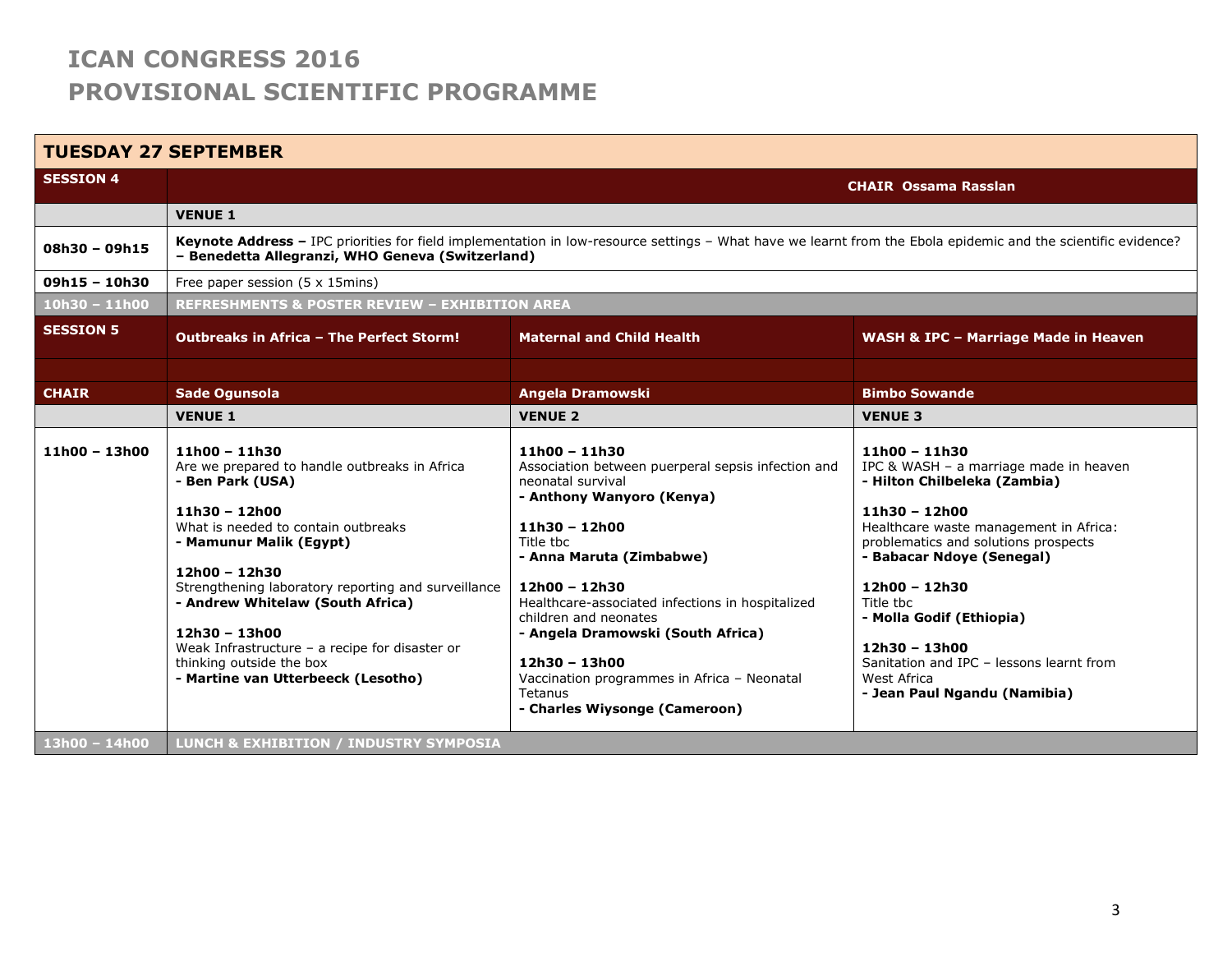#### **TUESDAY 27 SEPTEMBER SESSION 6 Lessons Learnt from Ebola WHO guidelines and SSI Prevention HAI Surveillance in Africa: What, Where and How? Building core components for IPC programmes and improving surgical infectious outcomes CHAIR Boniface Hakizimana Benedetta Allegranzi Val Robertson VENUE1 VENUE 2 VENUE 3 14h00 – 16h00 14h00 – 14h20** Challenges to IPC programmes **- Anne Eastaway (UK) 14h20 – 14h40** Experiences from Sierra Leone **- Nanah Sesay-Kamara (Sierra Leone) 14h40 – 15h10** Experiences from Liberia **- Catherine Cooper (Liberia) 15h10 – 15h30** Experiences from Guinea – challenges and successes in Ebola outbreak response **- Moussa Koulibaly (Guinea) 15h30 – 15h50** Partnerships that work in the face of diversity **- Amy Kolwaite (USA) 15h50 – 16h00** Discussion **14h00 – 14h30** Title tbc **- Joe Solomkin (USA) 14h30 – 15h00** Title tbc **- Benedetta Allegranzi (Switzerland) 15h00 – 15h30** Title tbc **- Peter Nthumba (Kenya) 15h30 – 16h00** Title tbc **- Nizam Damani (UK) 14h00 – 14h30** Prevalence of HAI in hospitalized patients in Kenya **- Linus Ndegwa (Kenya) 14h30 – 15h00** Title tbc **- Awa Ndir (Senegal) 15h00 – 15h30** Title tbc **- Anna Maruta (Zimbabwe) 15h30 – 16h00** Surveillance challenges, opportunities and rewards at a tertiary teaching hospital in South Africa **- Marina Aucamp (South Africa) 16h00 – 16h30 REFRESHMENTS – EXHIBITION AREA 16h30 – 17h15 State of the Art Lecture:** Bats and rodents at the origin of zoonoses and pandemics **– Wolfgang Preiser (South Africa) Chair:** Linus Ndegwa **19h30 CELEBRATION DINNER – CHIEF'S BOMA, INDABA HOTEL**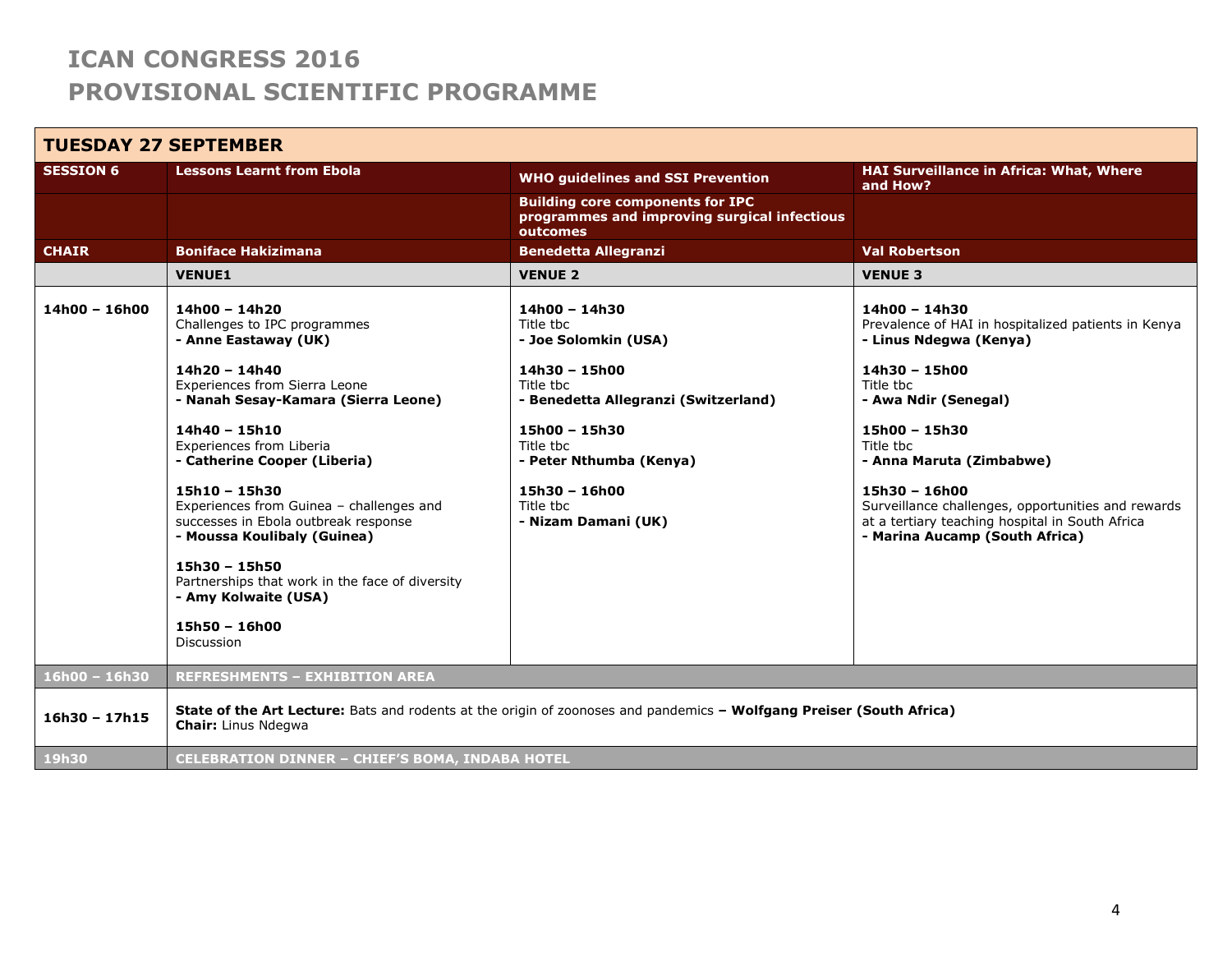### **WEDNESDAY 28 SEPTEMBER**

| <b>SESSION 8</b> |                                                                                                                                                                                                                                                                                                                                                                                                                                                                                                                               |                                                                                                                                                                                                                                                                                                                                                                                                                      |  | <b>CHAIR SHAHEEN MEHTAR</b>                                                                                                                                                                                                                                                                                                                                  |
|------------------|-------------------------------------------------------------------------------------------------------------------------------------------------------------------------------------------------------------------------------------------------------------------------------------------------------------------------------------------------------------------------------------------------------------------------------------------------------------------------------------------------------------------------------|----------------------------------------------------------------------------------------------------------------------------------------------------------------------------------------------------------------------------------------------------------------------------------------------------------------------------------------------------------------------------------------------------------------------|--|--------------------------------------------------------------------------------------------------------------------------------------------------------------------------------------------------------------------------------------------------------------------------------------------------------------------------------------------------------------|
|                  | <b>VENUE 1</b>                                                                                                                                                                                                                                                                                                                                                                                                                                                                                                                |                                                                                                                                                                                                                                                                                                                                                                                                                      |  |                                                                                                                                                                                                                                                                                                                                                              |
| 08h30 - 09h15    | Keynote Address - Infection control as a priority worldwide: the case of hand hygiene - Didier Pittet (Switzerland)                                                                                                                                                                                                                                                                                                                                                                                                           |                                                                                                                                                                                                                                                                                                                                                                                                                      |  |                                                                                                                                                                                                                                                                                                                                                              |
|                  | <b>VENUE 1</b>                                                                                                                                                                                                                                                                                                                                                                                                                                                                                                                | <b>CHAIR SHAHEEN MEHTAR</b><br><b>VENUE 2</b>                                                                                                                                                                                                                                                                                                                                                                        |  | <b>CHAIR tbc</b>                                                                                                                                                                                                                                                                                                                                             |
| $09h15 - 10h30$  | HH Workshop - Didier Pittet<br>Free paper session (5 x 15mins)                                                                                                                                                                                                                                                                                                                                                                                                                                                                |                                                                                                                                                                                                                                                                                                                                                                                                                      |  |                                                                                                                                                                                                                                                                                                                                                              |
| $10h30 - 11h00$  | <b>REFRESHMENTS &amp; POSTER REVIEW - EXHIBITION AREA</b>                                                                                                                                                                                                                                                                                                                                                                                                                                                                     |                                                                                                                                                                                                                                                                                                                                                                                                                      |  |                                                                                                                                                                                                                                                                                                                                                              |
| <b>SESSION 9</b> | <b>Healthcare Amplifiers of Tuberculosis in Africa</b>                                                                                                                                                                                                                                                                                                                                                                                                                                                                        | <b>Behavioural Change in IPC</b>                                                                                                                                                                                                                                                                                                                                                                                     |  | <b>Emerging infections - and zoonosis</b>                                                                                                                                                                                                                                                                                                                    |
|                  |                                                                                                                                                                                                                                                                                                                                                                                                                                                                                                                               |                                                                                                                                                                                                                                                                                                                                                                                                                      |  |                                                                                                                                                                                                                                                                                                                                                              |
| <b>CHAIR</b>     | <b>Ginny Lipke</b>                                                                                                                                                                                                                                                                                                                                                                                                                                                                                                            | <b>Anna Maruta</b>                                                                                                                                                                                                                                                                                                                                                                                                   |  | <b>CHAIR TBC</b>                                                                                                                                                                                                                                                                                                                                             |
|                  | <b>VENUE 1</b>                                                                                                                                                                                                                                                                                                                                                                                                                                                                                                                | <b>VENUE 2</b>                                                                                                                                                                                                                                                                                                                                                                                                       |  | <b>VENUE 3</b>                                                                                                                                                                                                                                                                                                                                               |
| $11h00 - 13h00$  | 11h00 - 11h20<br>TB Proof: preventing tuberculosis in healthcare<br>workers<br>- Angela Dramowski (South Africa)<br>$11h20 - 11h40$<br>Highlighting the need for more infection control<br>practitioners in low and middle income countries<br>- Ginny Lipke (USA)<br>$11h40 - 12h10$<br>Screening and managing MDR in clinical settings<br>- Karen Brudney (USA)<br>$12h10 - 12h20$<br>TB and the healthcare environment: what you can<br>do now!<br>- Garry Blackwelder (USA)<br>$12h20 - 13h00$<br>Discussion on TB in HCW | $11h00 - 11h30$<br>Achieving behaviour change in infection control<br>practices: learning from successful interventions<br>- Michael Borg (Malta)<br>11h30 - 12h00<br>Behavioural interventions to improve IPC in LMIC<br>- Sanjeev Singh (India)<br>12h00 - 12h30<br>Standard precautions & behaviour change in IPC<br>- Moustafa Abdelnasser (Egypt)<br>$12h30 - 13h00$<br>Title tbc<br>- Ndeye Fatou Sow (Guinea) |  | 11h00-11h30<br>Outbreaks - Zika<br>- Lucille Blumberg (South Africa)<br>$11h30 - 12h00$<br>Middle East Respiratory Syndrome (MERS) - a<br>pandemic in waiting<br>- Wolfgang Preiser (South Africa)<br>12h00 - 12h30<br>MERSCoV - what are we doing right or wrong?<br>- Ziad Memish (Saudi Arabia)<br>$12h30 - 13h00$<br>Title tbc<br>- Michael Tapper (USA) |
| 13h00 - 14h00    | <b>LUNCH &amp; EXHIBITION / INDUSTRY SYMPOSIA</b>                                                                                                                                                                                                                                                                                                                                                                                                                                                                             |                                                                                                                                                                                                                                                                                                                                                                                                                      |  |                                                                                                                                                                                                                                                                                                                                                              |